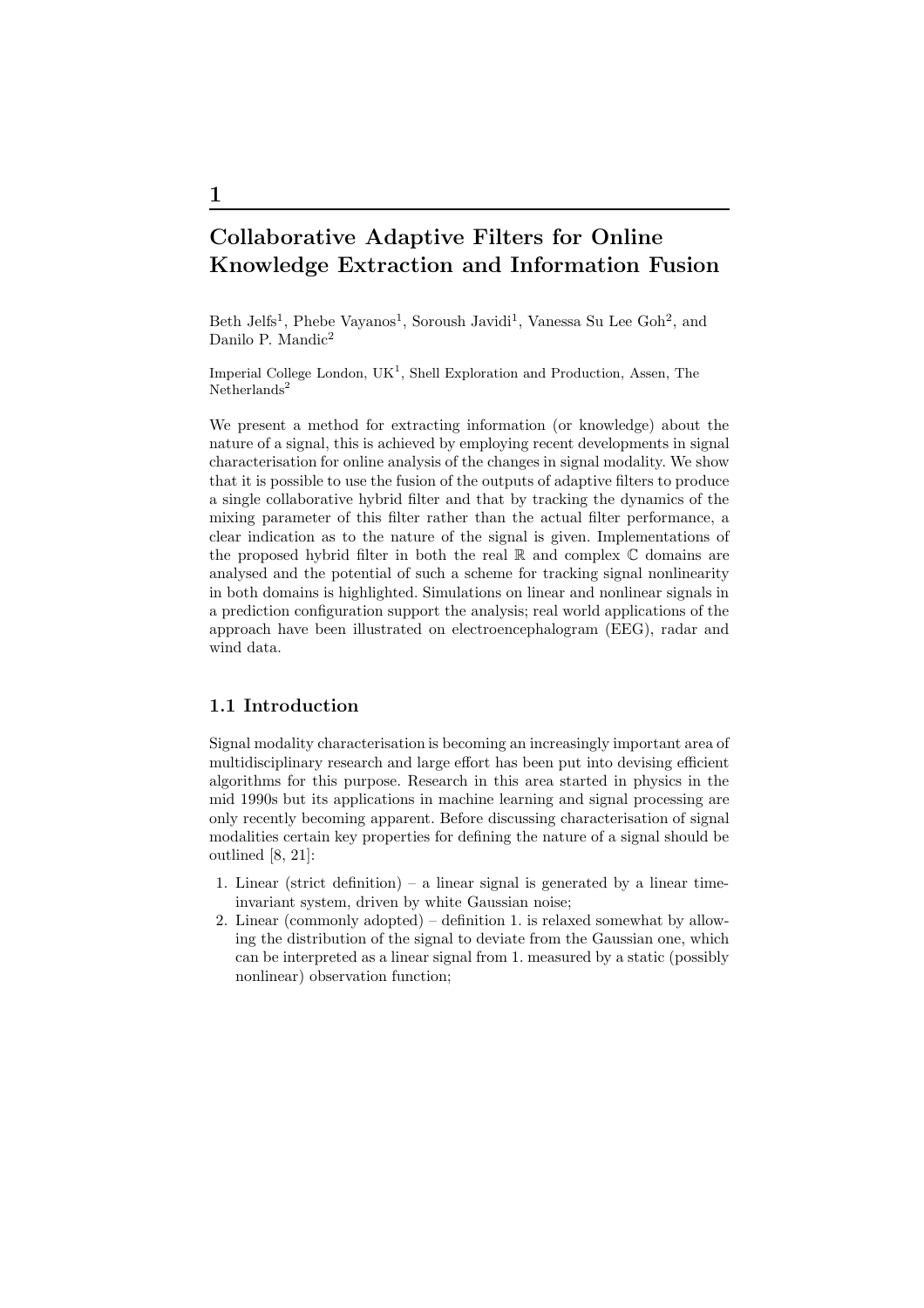- 2 Jelfs, Vayanos, Javidi, Goh and Mandic
- 3. Nonlinear a signal that cannot be generated in the above way is considered nonlinear;
- 4. Deterministic (predictable) a signal is considered deterministic if it can be precisely described by a set of equations;
- 5. Stochastic a signal that is not deterministic.

Figure 1.1 (modified from [19]) illustrates the range of signals spanned by the characteristics of nonlinearity and stochasticity. Whilst signals with certain characteristics are well defined, for instance chaotic signals (nonlinear and deterministic) or those produced by autoregressive moving average (ARMA) models (linear and stochastic signals), these represent only the extremes in signal nature and do not highlight the majority of signals which do not fit into such classifications. Due to the presence of such factors as noise or uncertainty, any real world signals are represented in the areas  $(a)$ ,  $(b)$ ,  $(c)$  or '?'; these are significant areas about which we know little or nothing. As changes in the signal nature between linear and nonlinear and deterministic and stochastic can reveal information (knowledge) which is critical in certain applications (e.g. health conditions) the accurate characterisation of the nature of signals is a key prerequisite prior to choosing a signal processing framework.



Fig. 1.1. Deterministic vs. stochastic nature or linear vs. nonlinear nature

The existing algorithms in this area are based on hypothesis testing [6, 7, 20] and describe the signal changes in a statistical manner. However, there are very few online algorithms which are suitable for this purpose. The purpose of the approach described in this chapter is to introduce a class of online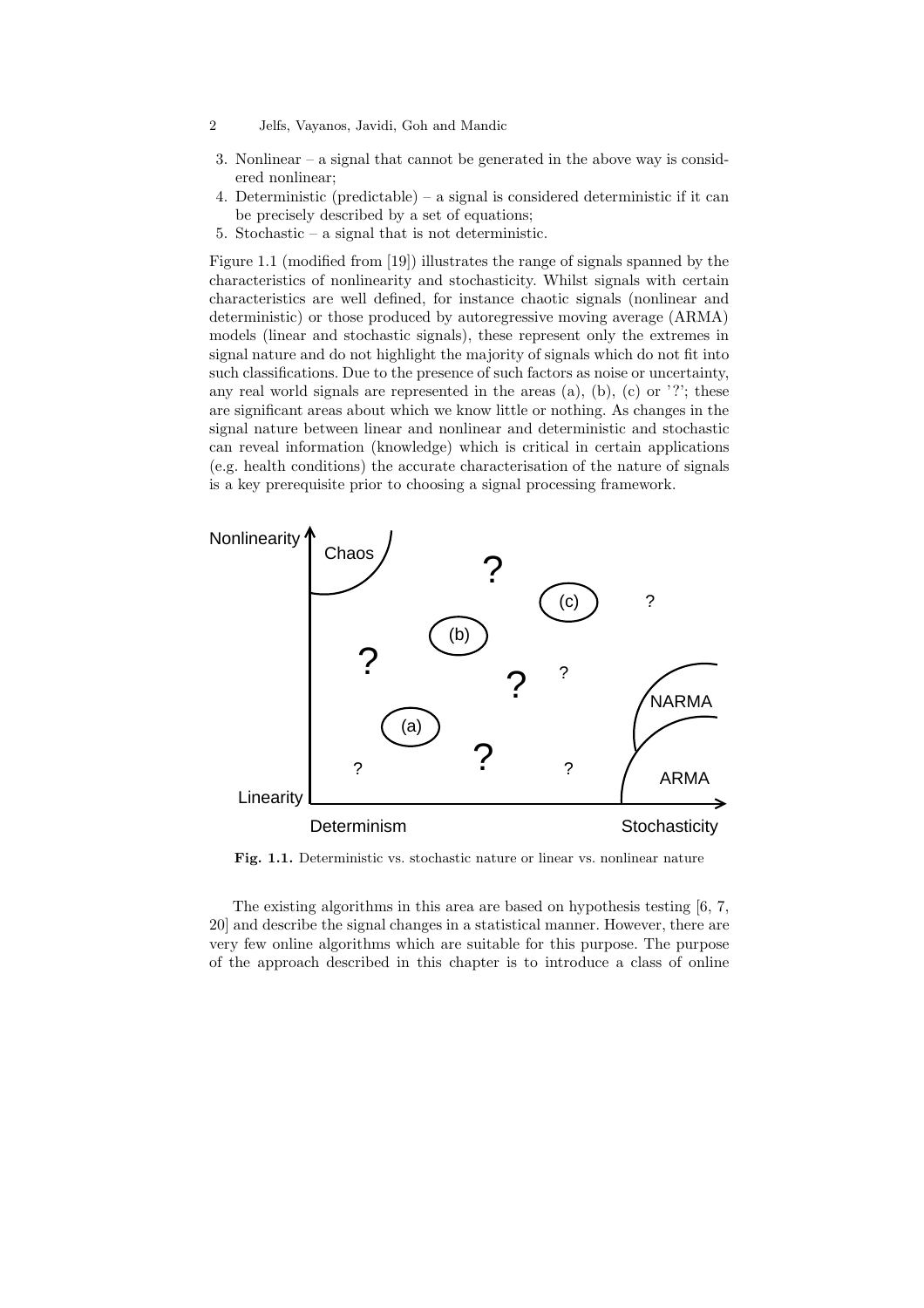algorithms which can be used not only to identify, but also to track changes in the nature of the signal (signal modality detection).

One intuitive method to determine the nature of a signal has been to present the signal as input to two adaptive filters with different characteristics, one nonlinear and the other linear. By comparing the responses of each filter, this can be used to identify whether the input signal is linear or not. Whilst this is a very useful simple test for signal nonlinearity, it does not provide an online solution. There are additional ambiguities due to the need to choose many parameters of the corresponding filters and this approach does not rely on the "synergy" between the filters considered.

#### 1.1.1 Previous Online Approaches

In [17] an online approach is considered which successfully tracks the degree of nonlinearity of a signal using adaptive algorithms, but relies on a parametric model to effectively model the system in order to provide a true indication of the degree of nonlinearity. Figure 1.2 shows an implementation of this method using a third order Volterra filter and the normalised least mean square (NLMS) algorithm with a step size  $\mu = 0.008$  to update the system parameters. The system input and output can be described by

$$
u[k] = \sum_{i=0}^{I} a_i x[k-i]
$$
 where  $I=2$  and  $a_0 = 0.5$ ,  $a_1 = 0.25$ ,  $a_2 = 0.125$   

$$
y[k] = F(u[k];k) + \eta[k]
$$
 (1.1)

where x[k] are i.i.d uniformly distributed over the range [−0.5, 0.5] and  $\eta[k] \sim$  $\mathcal{N}(0, 0.0026)$ . The function  $F(u[k]; k)$  varies with k,

$$
F(u[k];k) = \begin{cases} u^3[k], \text{ for } 10000 < k \le 20000\\ u^2[k], \text{ for } 30000 < k \le 40000\\ u[k], \text{ at all other times} \end{cases}
$$
(1.2)

The output  $y[k]$  can be seen in the first trace of Fig. 1.2, the second and third traces show the residual estimation errors of the optimal linear system and Volterra system respectively, the final trace is the estimated degree of signal nonlinearity. Whilst these results show that this approach can detect changes in nonlinearity and is not affected by the presence of noise, this may be largely due to the nature of the input signal in question being particularly suited to the Volterra model.

This type of method relies on the nature of the nonlinearity under observation being suited to the actual signal model; in real world situations it is not always possible to know the nonlinearity in advance, therefore their application is limited. To overcome these limitations we propose a much more flexible method based on collaborative adaptive filtering.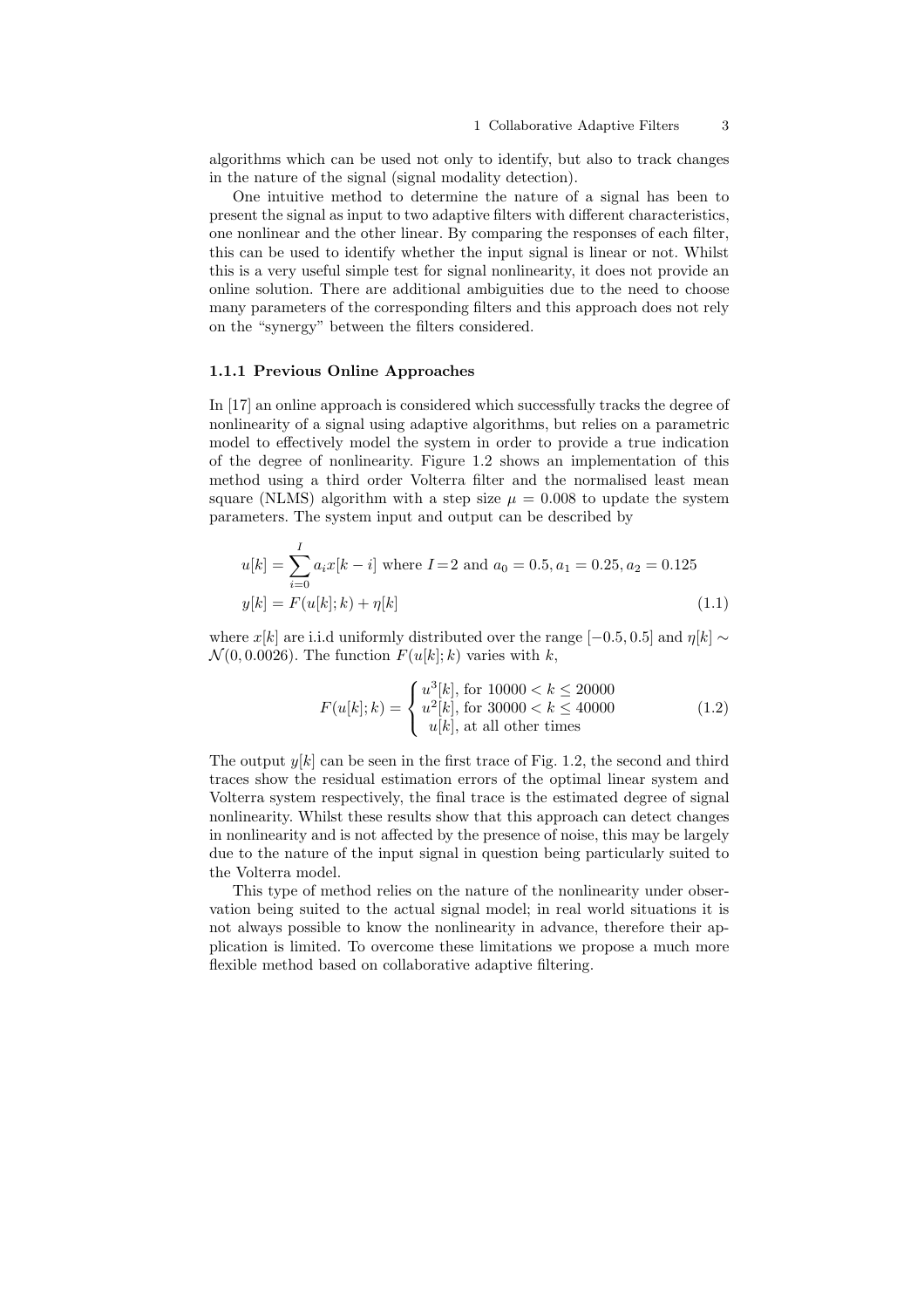

Fig. 1.2. Estimated degree of signal nonlinearity for an input alternating from linear to nonlinear

#### 1.1.2 Collaborative Adaptive Filters

Developing on the well established tracking capabilities of adaptive filters using combinations of adaptive subfilters in a more natural way produces a single hybrid filter without the need for any knowledge of underlying signal generation models. Hybrid filters consist of multiple individual adaptive subfilters operating in parallel and all feeding into a mixing algorithm which produces the single output of the filter [4, 13]. The mixing algorithms are also adaptive and combine the outputs of each subfilter based on the estimate of their current performance on the input signal from their instantaneous output error.

Many previous applications of hybrid filters have focused mainly on the improved performance they can offer over the individual constituent filters. Our aim is to focus on one additional effect of the mixing algorithm that is, to show whether it can give an indication of which filter is currently responding to the input signal most effectively. Therefore intuitively by selecting algorithms which are particularly suited to one type of input signals, it is possible to cause the mixing algorithm to adapt according to fundamental properties of the input signal.

A simple form of mixing algorithm for two adaptive filters is a convex combination. Convexity can be described as [5]

$$
\lambda x + (1 - \lambda)y \text{ where } \lambda \in [0, 1] \tag{1.3}
$$

For x and y being two points on a line, as shown in Fig. 1.3, their convex mixture  $(1.3)$  will lie on the same line between x and y.

For convex mixing of the outputs of adaptive filters, it is intuitively clear that initially  $\lambda$  will adapt to favour the faster filter (that is the filter with faster learning rate) and following convergence it will favour the filter with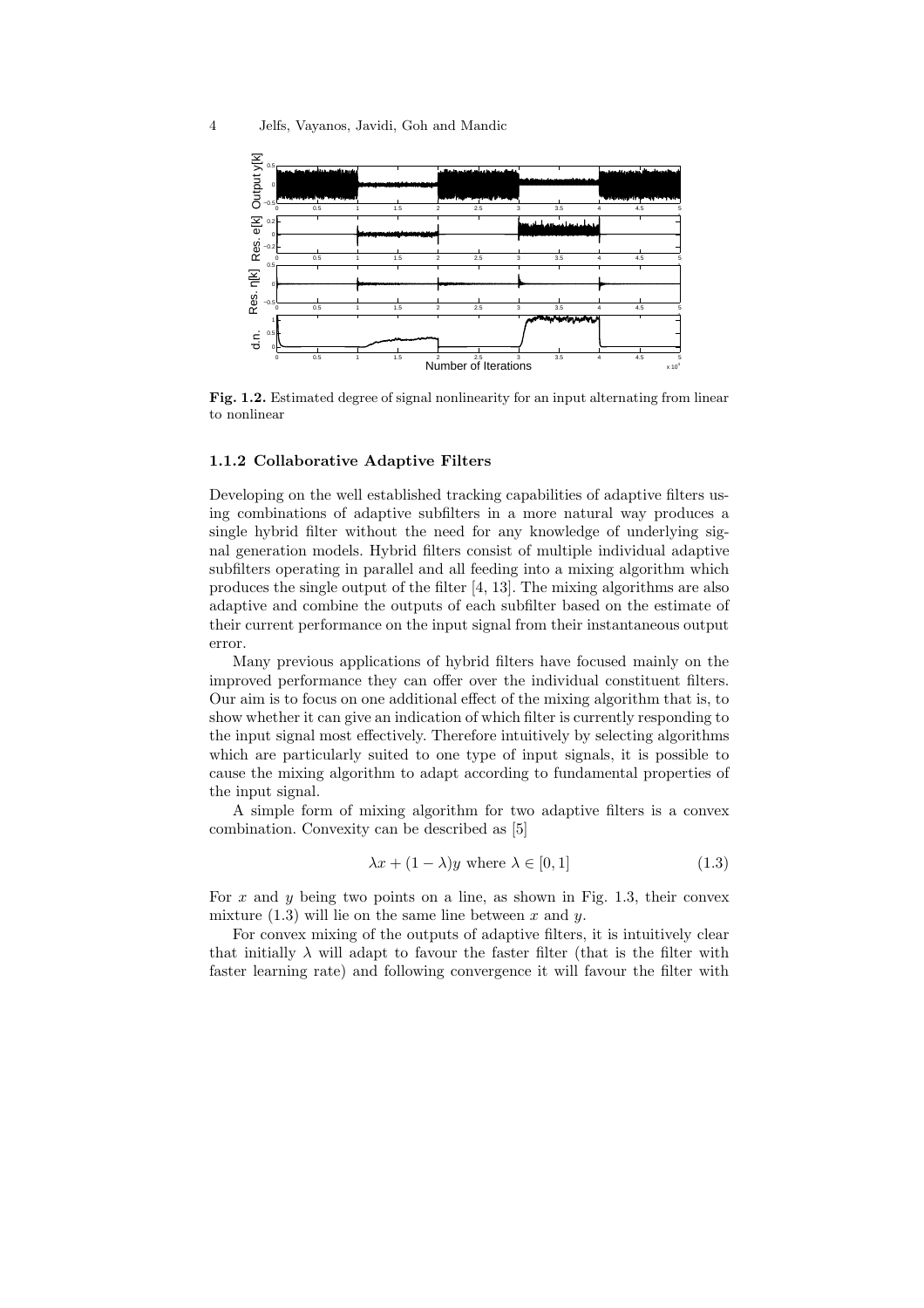

better steady state properties<sup>1</sup>; should one of the subfilters fail to converge the values of  $\lambda$  adapt such that the hybrid filter follows the stable subfilter [16]. The approach in this chapter focuses on observing the dynamics of mixing parameter  $\lambda$ , to allow conclusions to be drawn about the current nature of the input signal.

## 1.2 Derivation of The Hybrid Filter

Unlike the existing approaches to hybrid adaptive filters which focus on the quantitative performance of such filters, in this case the design of the hybrid filters is such that it should combine the characteristics of two distinctly different adaptive filters. Signal modality characterisation is achieved by making the value of the "mixing" parameter  $\lambda$  adapt according to the fundamental dynamics of the input signal. In this chapter we illustrate applications of this method for characterisation of nonlinearity and complexity on both synthetic and real world data, but this method can be equally well applied to any other signal characteristics. With that in mind we start from the general derivation of the convex hybrid filter before moving on to specific implementations.

Figure 1.4 shows the block diagram of a hybrid filter consisting of two adaptive filters combined in a convex manner. At every time instant  $k$ , the output of the hybrid filter,  $y(k)$ , is an adaptive convex combination of the output of the first subfilter  $y_1(k)$  and the output of the second subfilter  $y_2(k)$ , and is given by

$$
y(k) = \lambda(k)y_1(k) + (1 - \lambda(k))y_2(k),
$$
\n(1.4)

where  $y_1(k) = \mathbf{x}^T(k)\mathbf{w}_1(k)$  and  $y_2(k) = \mathbf{x}^T(k)\mathbf{w}_2(k)$  are the outputs of the two subfilters with corresponding weight vectors  $\mathbf{w}_1(k) = [w_{1,1}(k), \ldots, w_{1,N}(k)]^T$ and  $\mathbf{w}_2(k) = [w_{2,1}(k), \ldots, w_{2,N}(k)]^T$  which are dependent on the algorithms used to train the subfilters based on the common input vector  $\mathbf{x}(k)$  =  $[x_1(k), \ldots, x_N(k)]^T$  for filters of length N.

To preserve the inherent characteristics of the subfilters, which are the basis of our approach, the constituent subfilters are each updated by their own errors  $e_1(k)$  and  $e_2(k)$ , using a common desired signal  $d(k)$ , whereas the parameter  $\lambda$  is updated based on the overall error  $e(k)$ . The convex mixing parameter  $\lambda(k)$  is updated based on minimisation of the quadratic cost function  $E(k) = \frac{1}{2}e^2(k)$  using the following gradient adaptation

 $1$  Unlike traditional search then converge approaches this method allows for potentially nonstationary data.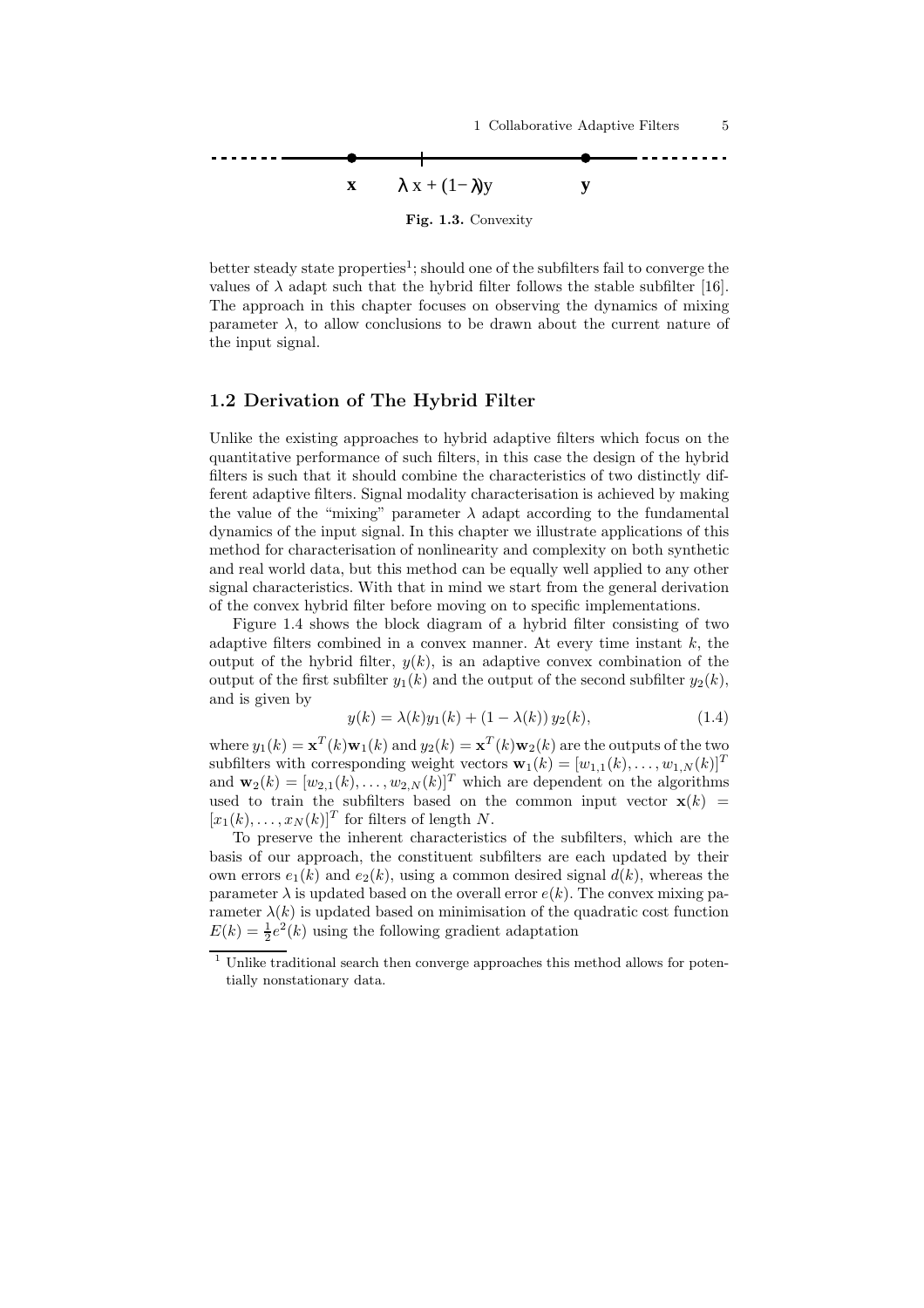

Fig. 1.4. Convex combination of adaptive filters (hybrid filter)

$$
\lambda(k+1) = \lambda(k) - \mu_{\lambda} \nabla_{\lambda} E(k)_{|\lambda = \lambda(k)},
$$
\n(1.5)

where  $\mu_{\lambda}$  is the adaptation step-size. From (1.4) and (1.5), using an LMS type adaptation, the  $\lambda$  update can be obtained as

$$
\lambda(k+1) = \lambda(k) - \frac{\mu_{\lambda}}{2} \frac{\partial e^2(k)}{\partial \lambda(k)} = \lambda(k) + \mu_{\lambda} e(k) (y_1(k) - y_2(k)). \tag{1.6}
$$

To ensure the combination of adaptive filters remains a convex function, it is critical  $\lambda$  remains within the range  $0 \leq \lambda(k) \leq 1$ . In [4] the authors obtained this through the use of a sigmoid function as a post-nonlinearity to bound  $\lambda(k)$ . Since, in order to determine the changes in the modality of a signal, we are not interested in the overall performance of the filter but in the dynamics of parameter  $\lambda$ , the use of a sigmoid function would interfere with true values of  $\lambda(k)$  and was therefore not appropriate. In this case a hard limit on the set of allowed values for  $\lambda(k)$  was therefore implemented.

## 1.3 Detection of the Nature of Signals - Nonlinearity

Implementations of the hybrid filter described above using the LMS algorithm [23] to train one of the subfilters and the generalised normalised gradient descent (GNGD) algorithm [15] for the other, have been used to distinguish the linearity/nonlinearity of a signal [11]. The LMS algorithm was chosen as it is widely used, known for its robustness and excellent steady state properties whereas the GNGD algorithm has a faster convergence speed and better tracking capabilities. By exploiting these properties it is possible to show that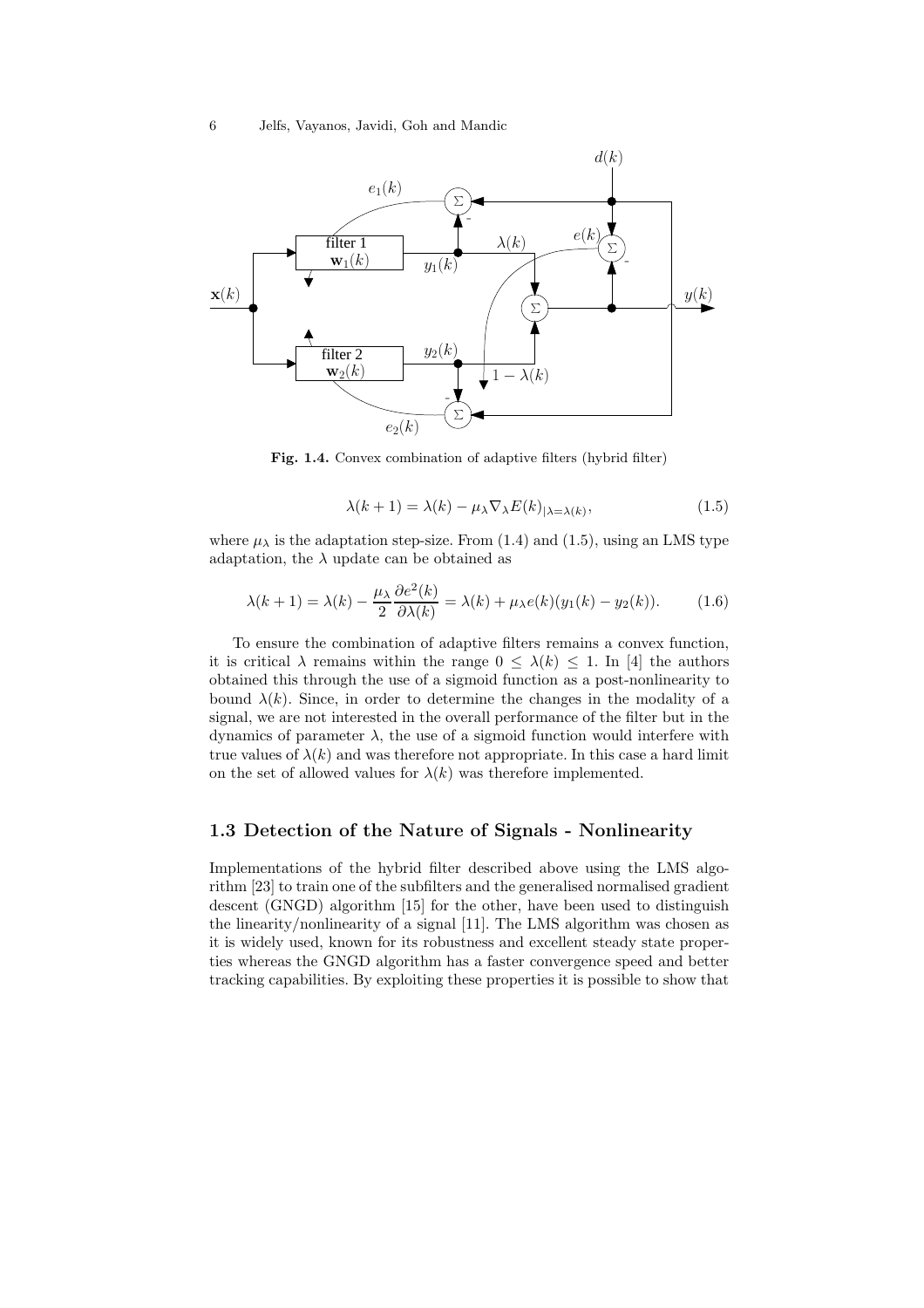due to the synergy and simultaneous mode of operation, the hybrid filter has excellent tracking capabilities for signals with extrema in their inherent linearity and nonlinearity characteristics.

The output of the LMS trained subfilter  $y_{LMS}$  is generated from [23]

$$
y_{\text{LMS}}(k) = \mathbf{x}^{T}(k)\mathbf{w}_{\text{LMS}}(k)
$$

$$
e_{\text{LMS}}(k) = d(k) - y_{\text{LMS}}(k)
$$

$$
\mathbf{w}_{\text{LMS}}(k+1) = \mathbf{w}_{\text{LMS}}(k) + \mu_{\text{LMS}}e_{\text{LMS}}(k)\mathbf{x}(k)
$$
(1.7)

and  $y_{\text{GNGD}}$  is the corresponding output of the GNGD trained subfilter given by [15]

$$
y_{\text{GNGD}}(k) = \mathbf{x}^{T}(k)\mathbf{w}_{\text{GNGD}}(k)
$$
(1.8)  
\n
$$
e_{\text{GNGD}}(k) = d(k) - y_{\text{GNGD}}(k)
$$
  
\n
$$
\mathbf{w}_{\text{GNGD}}(k+1) = \mathbf{w}_{\text{GNGD}}(k) + \frac{\mu_{\text{GNGD}}}{\|\mathbf{x}(k)\|_{2}^{2} + \varepsilon(k)} e_{\text{GNGD}}(k)\mathbf{x}(k)
$$
  
\n
$$
\varepsilon(k+1) = \varepsilon(k) - \rho\mu_{\text{GNGD}}\frac{e_{\text{GNGD}}(k)e_{\text{GNGD}}(k-1)\mathbf{x}^{T}(k)\mathbf{x}(k-1)}{(\|\mathbf{x}(k-1)\|_{2}^{2} + \varepsilon(k-1))^{2}}
$$

where the step-size parameters of the filters are  $\mu_{\rm LMS}$  and  $\mu_{\rm GNGD}$ , and in the case of the GNGD  $\rho$  is the step-size adaptation parameter and  $\varepsilon$  the regularisation term.

By evaluating the resultant hybrid filter in an adaptive one step ahead prediction setting with the length of the adaptive filters set to  $N = 10$ , it is possible to illustrate the ability of the hybrid filter to identify the modality of a signal of interest. The behaviour of  $\lambda$  has been investigated for benchmark synthetic linear and nonlinear inputs. Values of  $\lambda$  were averaged over a set of 1000 independent simulation runs, for the inputs described by a stable linear AR(4) process:

$$
x(k) = 1.79x(k-1) - 1.85x(k-2) + 1.27x(k-3) - 0.41x(k-4) + n(k) \tag{1.9}
$$

and a benchmark nonlinear signal [18]:

$$
x(k+1) = \frac{x(k)}{1+x^2(k)} + n^3(k)
$$
\n(1.10)

where  $n(k)$  is a zero mean, unit variance white Gaussian process. The values of the step-sizes used were  $\mu_{\rm LMS} = 0.01$  and  $\mu_{\rm GNGD} = 0.6$ . For the GNGD filter  $\rho = 0.15$  and the initial value of the regularisation parameter was  $\varepsilon(0) = 0.1$ . Within the convex combination of the filters, filter 1 corresponds to the GNGD trained subfilter and filter 2 to the LMS trained subfilter, the step-size for the adaptation of  $\lambda(k)$  was  $\mu_{\lambda} = 0.05$  and the initial value<sup>2</sup> of  $\lambda(0) = 1$ .

<sup>&</sup>lt;sup>2</sup> Since GNGD exhibits much faster convergence than LMS, it is natural to start the adaptation with  $\lambda(0) = 1$ . This way, we avoid possible artefacts that may arise due to the slow initial response to the changes in signal modality.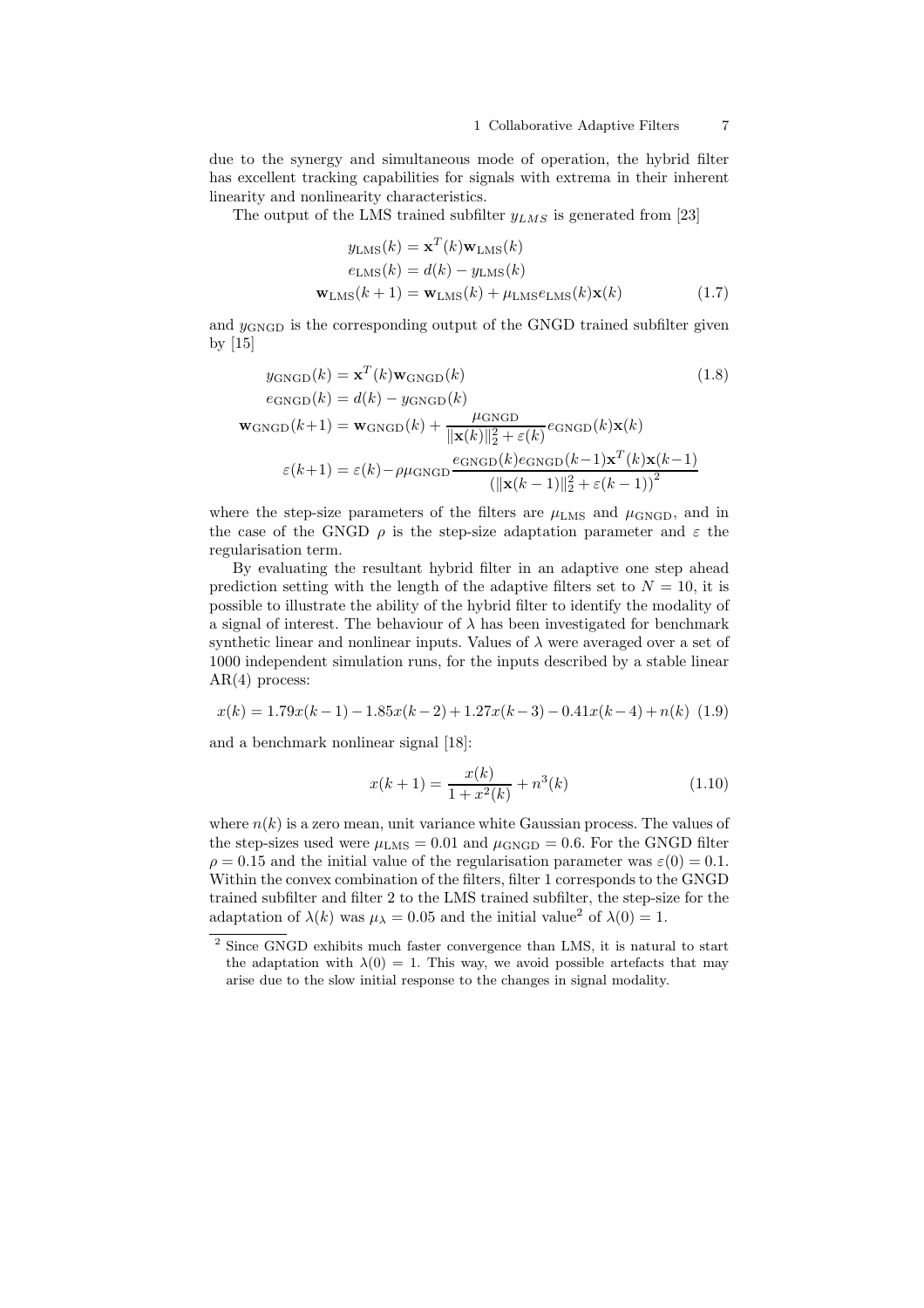From the curves shown in Fig. 1.5 it can be seen the value of  $\lambda(k)$  for both inputs moves towards zero as the adaptation progresses. As expected, the output of the convex combination of adaptive filters approaches the output of the LMS filter  $y_{\text{LMS}}$  predominately. This is due to the better steady state properties of the LMS filter when compared to the GNGD filter, which due to its constantly 'alert' state does not settle in the steady state as well as the LMS. In the early stages of adaptation the nonlinear input (1.10) adapts to become dominated by the LMS filter much faster than the linear input and rapidly converges, whereas the linear input (1.9) changes much more gradually between the two filters<sup>3</sup>.



Fig. 1.5. Comparison of the mixing parameter  $\lambda$  for linear and nonlinear inputs

#### 1.3.1 Tracking Changes in Nonlinearity of Signals

It is also possible to use changes in  $\lambda$  along the adaptation to track the changes in signal modality. Since the behaviour of  $\lambda$  as a response to the different inputs is clearly distinct, especially in the earliest stages of adaptation, the convex combination was presented with an input signal which alternated between linear (1.9) and nonlinear (1.10). The input signal was alternated every 200 samples and the corresponding dynamics of the mixing parameter  $\lambda(k)$  are shown in Fig. 1.6. From Fig. 1.6 it is clear that the value of  $\lambda(k)$  adapts in a way which ensures that the output of the convex combination is dominated by the filter most appropriate for the input signal characteristics.

To illustrate the discrimination ability of the proposed approach, the next set of simulations show the results of the same experiment as in Fig. 1.6, but

<sup>&</sup>lt;sup>3</sup> Both filters perform well on a linear input and are competing along the adaptation.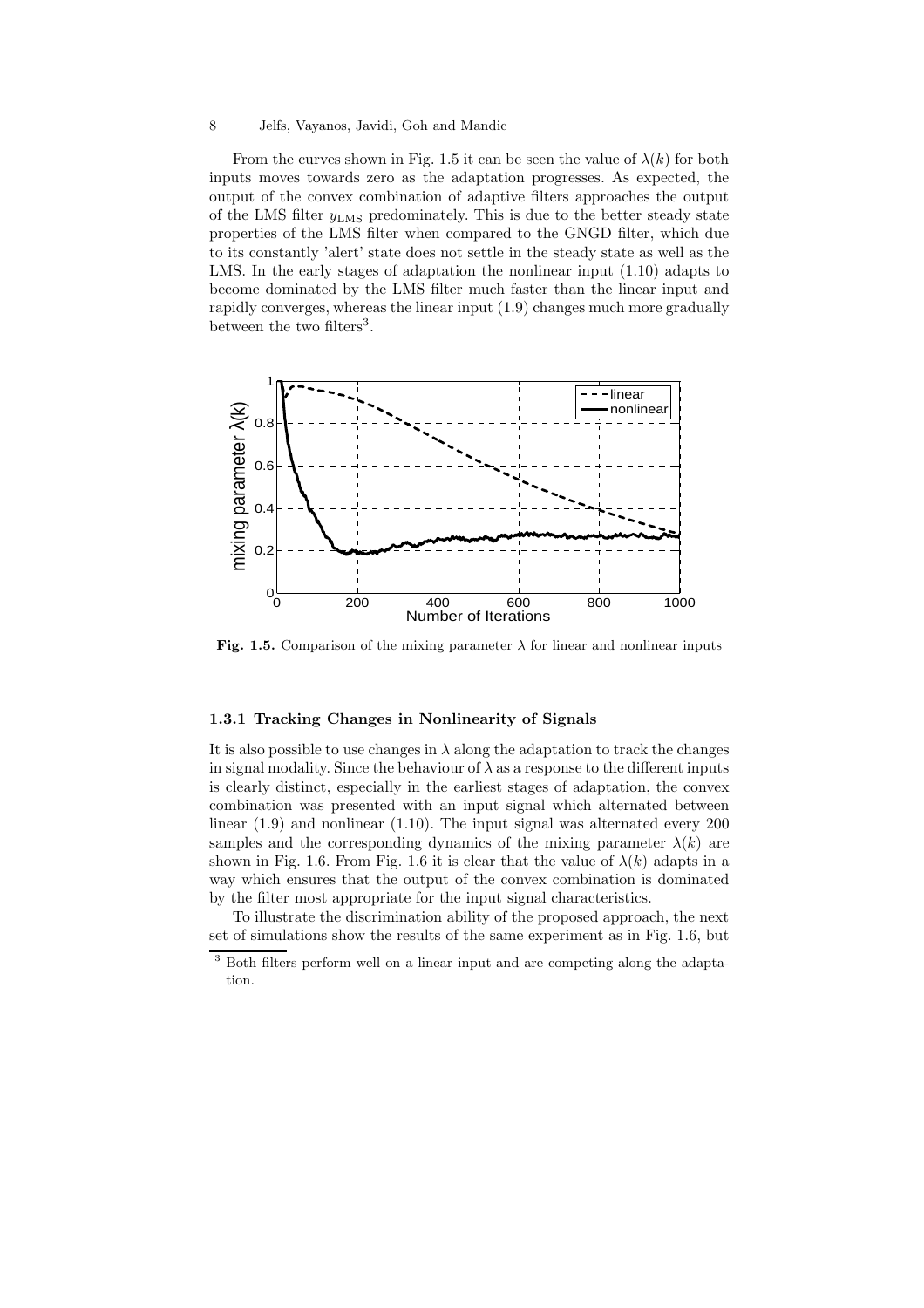

Fig. 1.6. Evolution of the mixing parameter  $\lambda$  for input nature alternating every 200 samples

for a decreased number of samples between the alternating segments of data. Figure 1.7 shows the response of  $\lambda(k)$  to the input signal alternating every 100 and 50 samples respectively. There is a small anomaly in the values of  $\lambda$  immediately following the change in input signal from nonlinear to linear, which can be clearly seen in Fig. 7(b) around sample numbers  $100i$ ,  $i =$  $1, 2, \ldots$ , where the value of  $\lambda$  exhibits a small dip before it increases. This is due to the fact that the input to both the current AR process (1.9) and the tap inputs to both filters use previous nonlinear samples where we are in fact predicting the first few "linear" samples. This does not become an issue when alternations between the input signals occur less regularly or if there is a more natural progression from "linear" to "nonlinear" in the the input signal.

#### Real World Applications

To examine the usefulness of this approach for the processing of real world signals, a set of EEG signals has been analysed. Following the standard practice, the EEG sensor signals were averaged across all the channels and any trends in the data were removed. Figure 1.8 shows the response of  $\lambda$  when applied to two different sets of EEG data from epileptic patients, both showing the onset of a seizure as indicated by a sudden change in the value of  $\lambda$ . These results show that the this approach can effectively detect changes in the nature of the EEG signals which can be very difficult to achieve otherwise.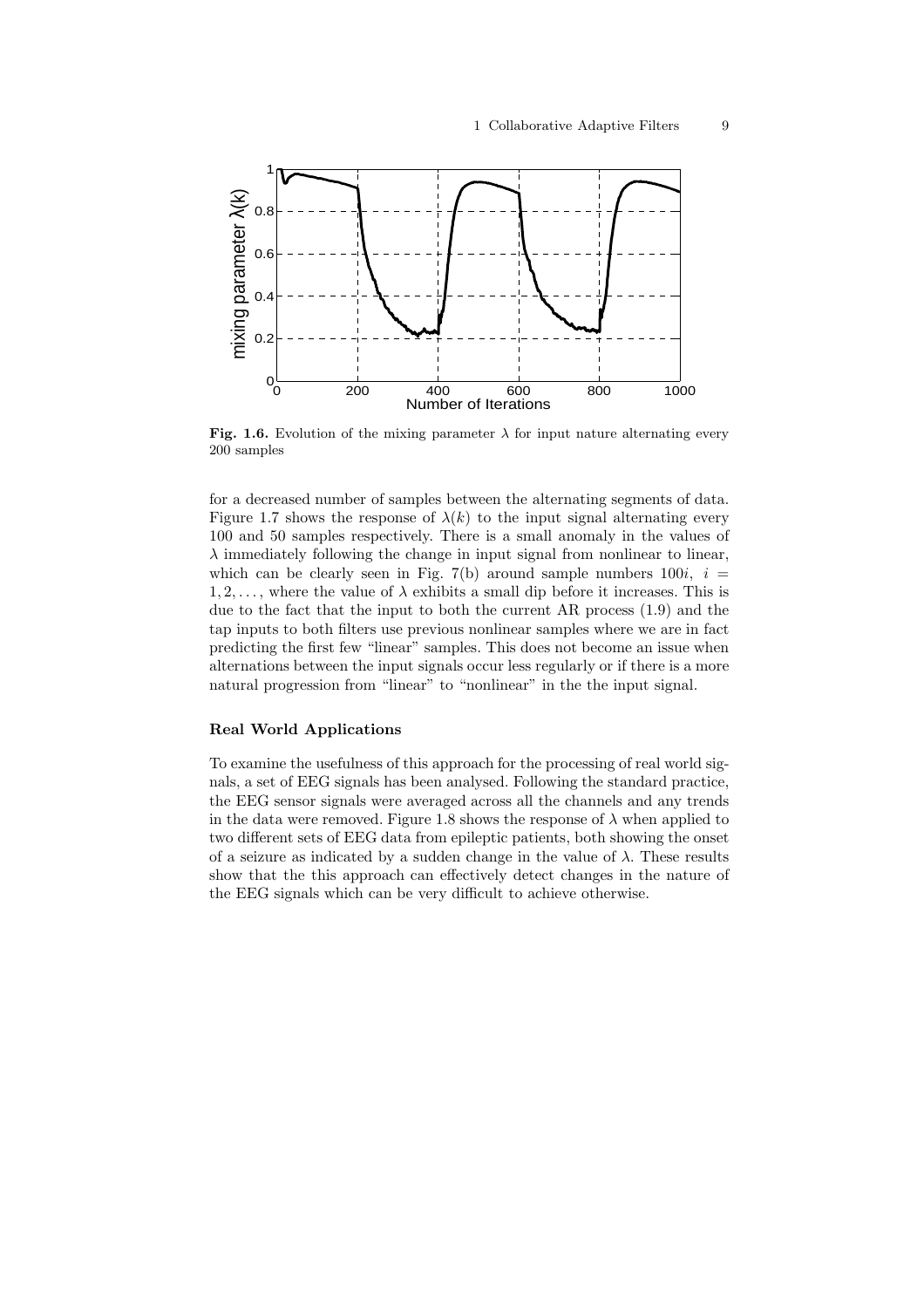

(a) Input signal nature alternating every 100 samples

(b) Input signal nature alternating every 50 samples

Fig. 1.7. Evolution of the mixing parameter  $\lambda$  for a signal with input nature alternating between linear to nonlinear

## 1.4 Detection of the Nature of Signals - Complex Domain

For generality, building upon identification and tracking of nonlinearity in the real domain R we shall extend this to the complex domain C. In order to facilitate this, the update of  $\lambda$  (1.6) was extended to the complex domain, resulting in

$$
\lambda(k+1) = \lambda(k) - \frac{\mu_{\lambda}}{2} \left\{ e(k) \frac{\partial e^*(k)}{\partial \lambda(k)} + e^*(k) \frac{\partial e(k)}{\partial \lambda(k)} \right\}
$$
  
=  $\lambda(k) + \mu_{\lambda} \Re \left\{ e(k) (y_1(k) - y_2(k))^* \right\},$  (1.11)

where  $(·)$ <sup>\*</sup> denotes the complex conjugation operator. For the complex version of the hybrid convex combination, the subfilters previously discussed were substituted with the complex NLMS and complex normalised nonlinear gradient descent (NNGD) [14], in this case the normalised versions were used as opposed to the standard complex LMS (CLMS) and NGD (CNGD) to overcome problems with the convergence of the individual subfilters and hence dependence on the combination of input signal statistics. The CLMS update is given by [22]

$$
\mathbf{w}_{\text{CLMS}}(k+1) = \mathbf{w}_{\text{CLMS}}(k) + \eta_{\text{CLMS}}(k)e_{\text{CLMS}}(k)\mathbf{x}^*(k)
$$
(1.12)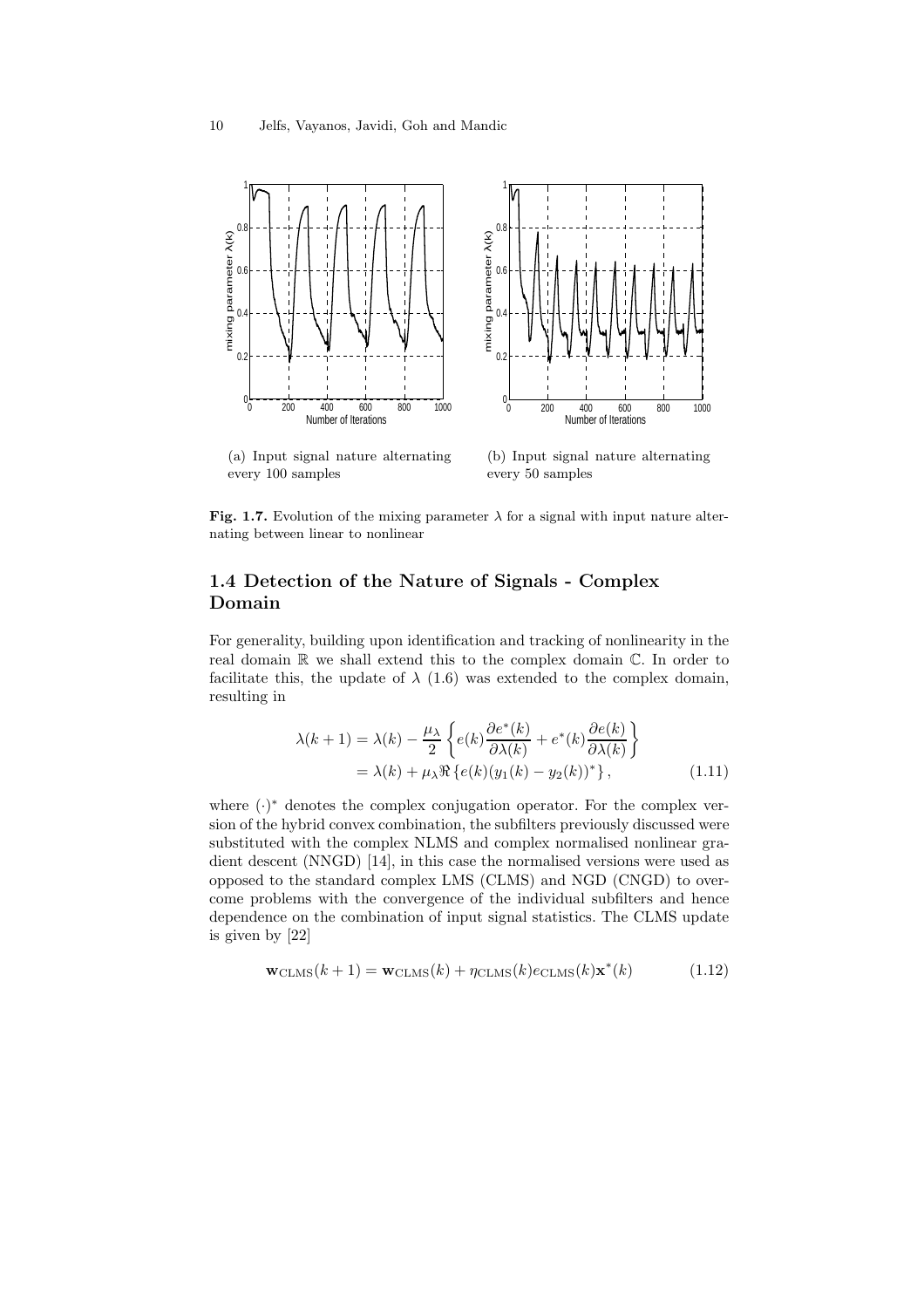

Fig. 1.8. Top panel: EEG signals for two patients showing epileptic seizures; Bottom panel: corresponding adaptations of  $\lambda$ 

where  $\eta$  denotes the learning rate which for the CLMS is  $\eta_{\text{CLMS}}(k) = \mu_{\text{CLMS}}$ and for the CNLMS and  $\eta_{\text{CLMS}}(k) = \mu_{\text{CLMS}} / (\|\mathbf{x}(k)\|_2^2 + \varepsilon).$ 

The CNGD is described by

$$
e_{\text{CNGD}}(k) = d(k) - net(k)
$$
  
net(k) =  $\Phi(\mathbf{x}^{T}(k)\mathbf{w}_{\text{CNGD}}(k))$   

$$
\mathbf{w}_{\text{CNGD}}(k+1) = \mathbf{w}_{\text{CNGD}}(k) - \eta_{\text{CNGD}}(k)\nabla_{\mathbf{w}}E(k)
$$
 (1.13)

where  $net(k)$  is the net input,  $\Phi(\cdot)$  denotes the complex nonlinearity and  $E(k)$ is the cost function given by

$$
E(k) = \frac{1}{2}|e(k)|^2.
$$
\n(1.14)

Following the standard complex LMS derivation [22] for a fully complex nonlinear activation function,  $\Phi$ , the weight update is expressed as

 $\mathbf{w}_{\text{CNGD}}(k+1) = \mathbf{w}_{\text{CNGD}}(k) + \eta_{\text{CNGD}}(k) e_{\text{CNGD}}(k) (\Phi' [net(k)])^* \mathbf{x}^*(k)$  (1.15)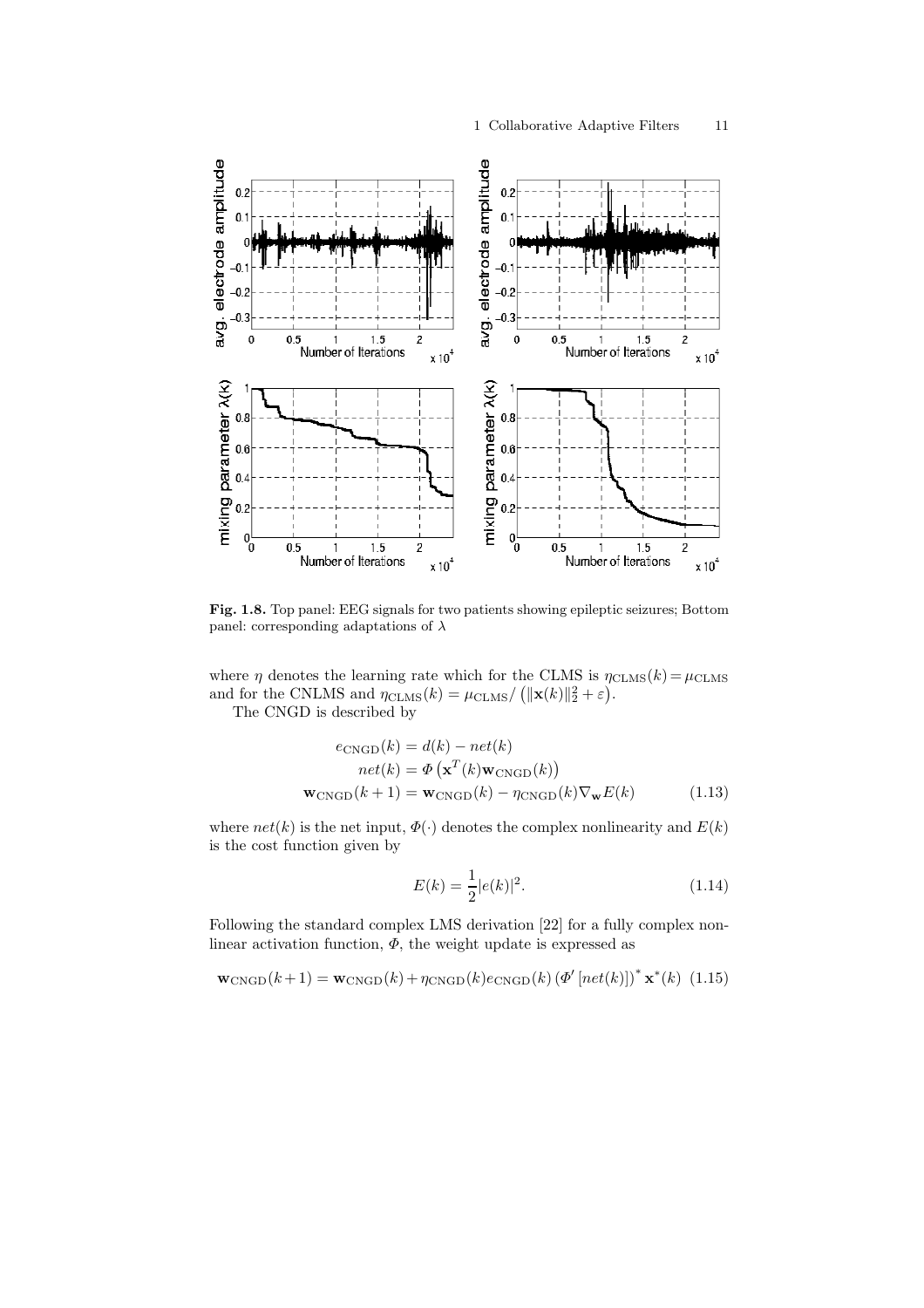where  $(\cdot)'$  denotes the complex differentiation operator and  $\eta_{\text{CNGD}} = \mu_{\text{CNGD}}$ for the CNGD and  $\eta_{\text{CNGD}} = \mu_{\text{CNGD}} / (C + [\Phi'(net(k))]^2 ||\mathbf{x}||_2^2)$  for the CN-NGD.

For the purposes of tracking changes in the nonlinearity of signals the hybrid filter was again presented with an input signal alternating between linear and nonlinear. The process  $n(k)$  in the linear AR(4) signal (1.9) was replaced with a complex white Gaussian process again with zero mean and unit variance,

$$
n(k) = n_r(k) + j n_i(k),
$$

where the real and imaginary components of  $n$  are mutually independent sequences having equal variances so that  $\sigma_n^2 = \sigma_{n_r}^2 + \sigma_{n_i}^2$ . The complex benchmark nonlinear signal [18] was

$$
x(k) = \frac{x^2(k-1)(x(k-1)+2.5)}{1+x^2(k-1)+x^2(k-2)} + n(k-1)
$$
\n(1.16)

and the nonlinearity used was the sigmoid function

$$
\Phi(z) = \frac{1}{1 + e^{-z}}, \text{ where } z \in \mathbb{C}
$$
\n(1.17)

Figure 1.9 shows the response of  $\lambda$  to the input signal alternating every 200 and every 100 samples and again the hybrid filter was clearly capable of tracking such changes in the nonlinearity of the input signal.

#### 1.4.1 Split-Complex vs. Fully-Complex

Whilst being able to identify the nonlinearity of a signal is important and can give key knowledge about the signal under observation, within nonlinear adaptive filtering in C one of the biggest problems is the choice of nonlinear complex activation function (AF). There are three main methods to deal with this:-

- processing the real and imaginary components separately using a real nonlinearity;
- processing in the complex domain using a so called "split-complex" nonlinearity;
- or using a so called "fully-complex" nonlinearity.

A fully-complex nonlinearity is a function  $f: \mathbb{C} \to \mathbb{C}$  and are the most efficient in using higher order statistics within a signal [12]. For a split-complex function the real and imaginary components of the input are separated and fed through the dual real valued activation function  $f_R(x) = f_I(x), x \in \mathbb{R}$ . A split complex AF can be represented as

$$
\Phi_{split}(z) = f_R(z^r) + j f_I(z^i) = u(z^r) + j v(z^i)
$$
\n(1.18)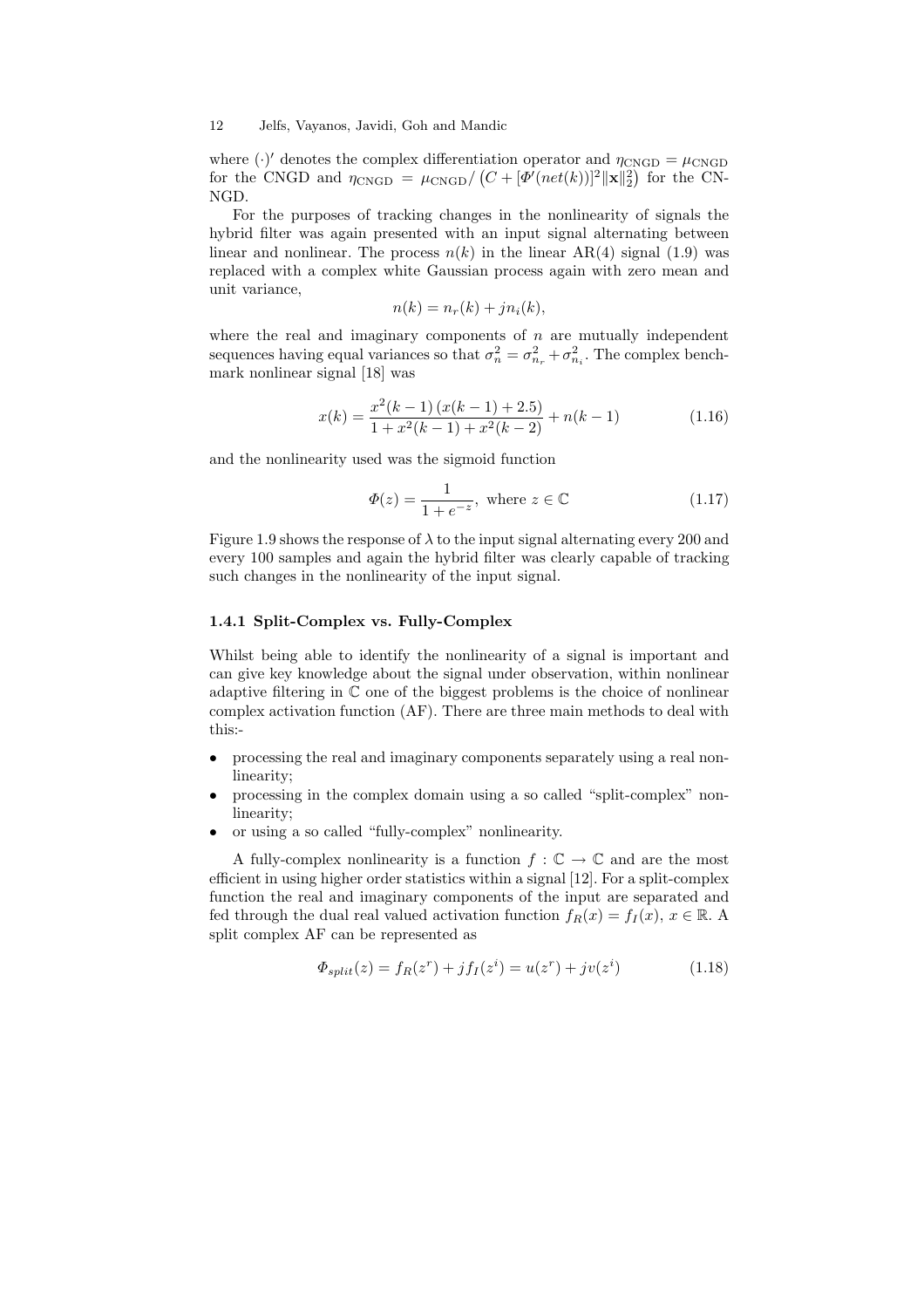

(a) Input signal nature alternating every 200 samples

(b) Input signal nature alternating every 100 samples

Fig. 1.9. Evolution of the mixing parameter  $\lambda$  for a signal with input nature alternating between linear to nonlinear

Whilst algorithms using split-complex AFs have been shown to give good results, when the real and imaginary components of a signal are strongly correlated algorithms using the split-complex AFs are not suitable as they rely on the real and imaginary weight updates being mutually exclusive to calculate the true gradient.

Consider the Ikeda map, a well known benchmark signal in chaos theory [2], given by

$$
x(k + 1) = 1 + u[x(k)\cos t(k) - y(k)\sin t(k)]
$$
  

$$
y(k + 1) = u[x(k)\sin t(k) + y(k)\cos t(k)]
$$
 (1.19)

where  $u$  is a parameter and

$$
t(k) = 0.4 - \frac{6}{1 + x^2(k) + y^2(k)}.\t(1.20)
$$

Figure 10(a) illustrates that the hybrid filter can clearly identify the Ikeda map as nonlinear when presented with it as an input. It is natural however to expect that as the signal generation mechanism is in the form of coupled difference equations, by representing the pair  $[x(n), y(n)]$  as a vector in  $\mathbb{C}$ , the Ikeda map (1.19) will represent a fully complex signal. This is indeed confirmed by the simulation results shown in Fig. 10(b) where to test the application of the hybrid filter method for detection of the nature of nonlinear complex signals,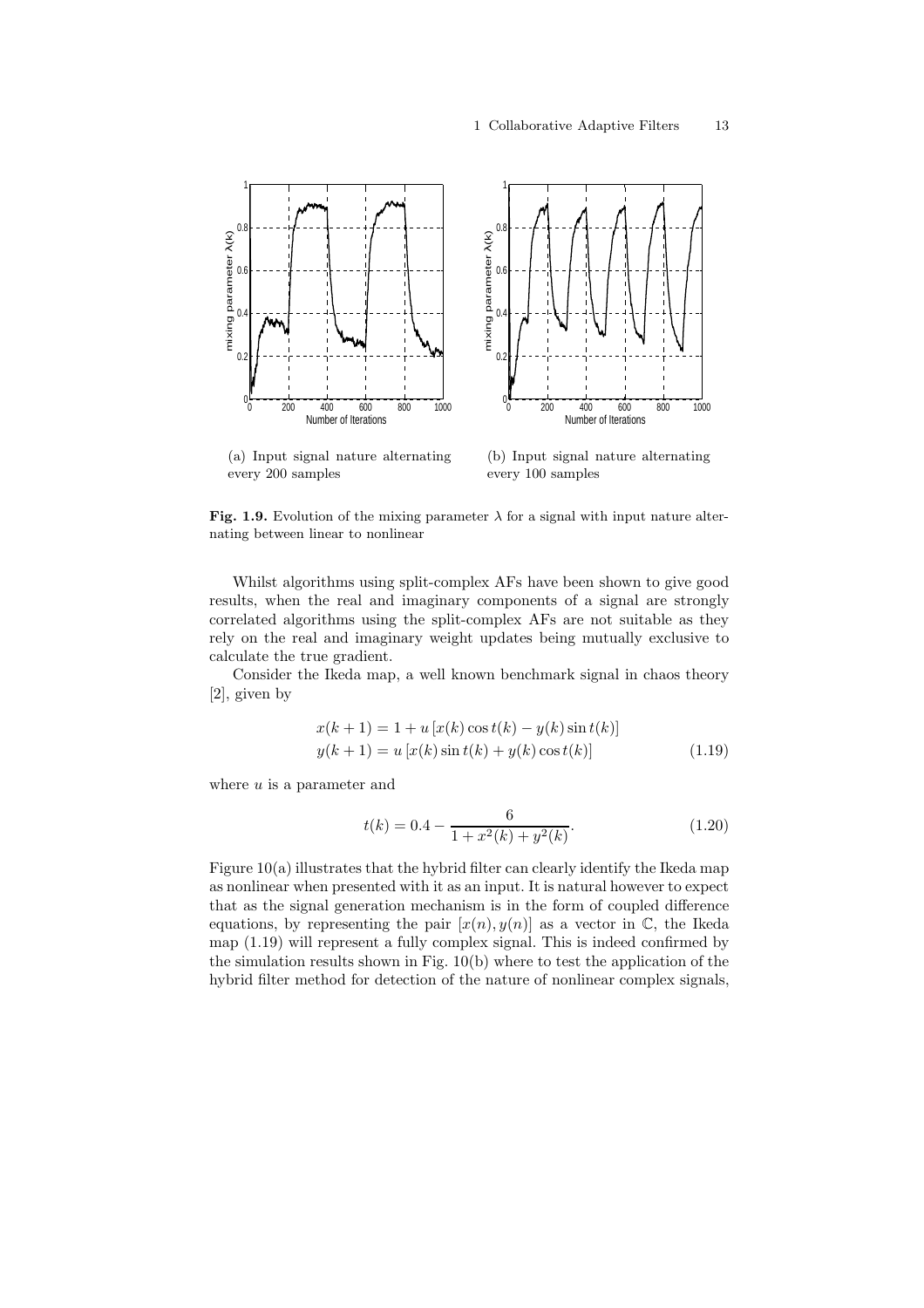the hybrid filter consisted of a combination of a fully-complex and a splitcomplex subfilter trained by the CNGD algorithm with  $\lambda = 1$  corresponding to the fully-complex subfilter. As expected (by design), from Fig. 1.10, the Ikeda map is a nonlinear signal (Fig.  $10(a)$ ) which exhibits fully-complex nonlinear properties (Fig. 10(b)).

To illustrate this further, Fig. 1.11 shows the performance of the complex real time recurrent learning (CRTRL) algorithm [9] for both split- and fullycomplex learning on the prediction of the Ikeda map; observe that the splitcomplex CRTRL did not respond as well as the fully complex version to prediction of the Ikeda map.



(a) Nonlinear vs. Linear (b) Fully- vs. Split-Complex

Fig. 1.10. Evolution of the mixing parameter  $\lambda$  for prediction of Ikeda map

Knowledge of the complex nonlinearity that describes a real-world complex signal is critical, as it can help us to understand the nature of the dynamics of the system under observation (radar, sonar, vector fields). To illustrate the tracking capabilities of this hybrid filter, the filter was presented with real world radar data. The radar data comes from a maritime radar (IPIX, publicly available from [1]), for different sea states, "low" (calm sea) and "high" (turbulent) states. Whilst there are off-line statistical tests for radar data [10] and it has been shown that radar data is predominantly fully complex in nature when the target is in the beam [8], on-line estimation algorithms are lacking and it is clear that it is important to track the onset of changes in the nature whilst recording. Figure 1.12 shows the evolution of  $\lambda$  when predicting radar data that was alternated every 50 samples from the low sea state to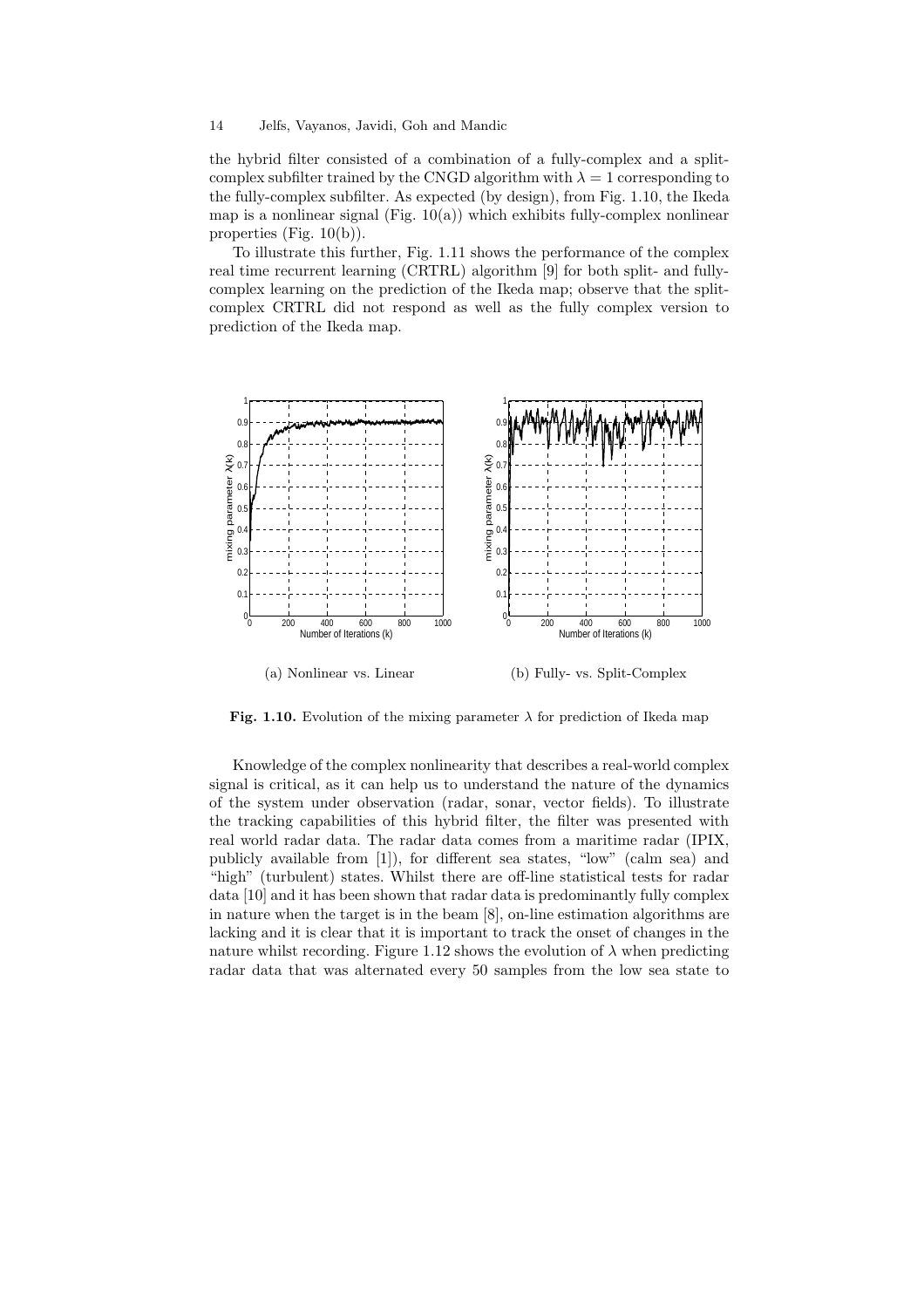

Fig. 1.11. Learning curves for fully-complex vs. split-complex prediction of Ikeda map

the high sea state. All the data sets were standardised so all the magnitudes were in the range  $[-1, 1]$ . The initial weight vectors were set to zero and the filter order  $N = 10$ . Figure 1.12 shows that the modality of the high sea state was predominantly fully complex and similarly the low sea state was predominantly split complex.

#### 1.4.2 Complex Nature of Wind

Wind modelling is an illustration for the need for complex valued techniques; Fig. 13(a) represents a wind rose plot of direction versus magnitude and shows the need for wind to be modelled based on both direction and speed. Wind is normally measured either as a bivariate process of these measurements [3] or, despite the clear interdependence between the components, only the speed component in taken into account. From Fig. 13(b) it is clear that wind could also be represented as a vector of speed and direction components in the North – East coordinate system. Following this, the wind vector  $\mathbf{v}(k)$  can be represented in the complex domain C, as

$$
\mathbf{v}(k) = |\mathbf{v}(k)|e^{j\theta(k)} = v_E(k) + jv_N(k)
$$
\n(1.21)

where v is the speed component and  $\theta$  the direction, modelled as a single complex quantity.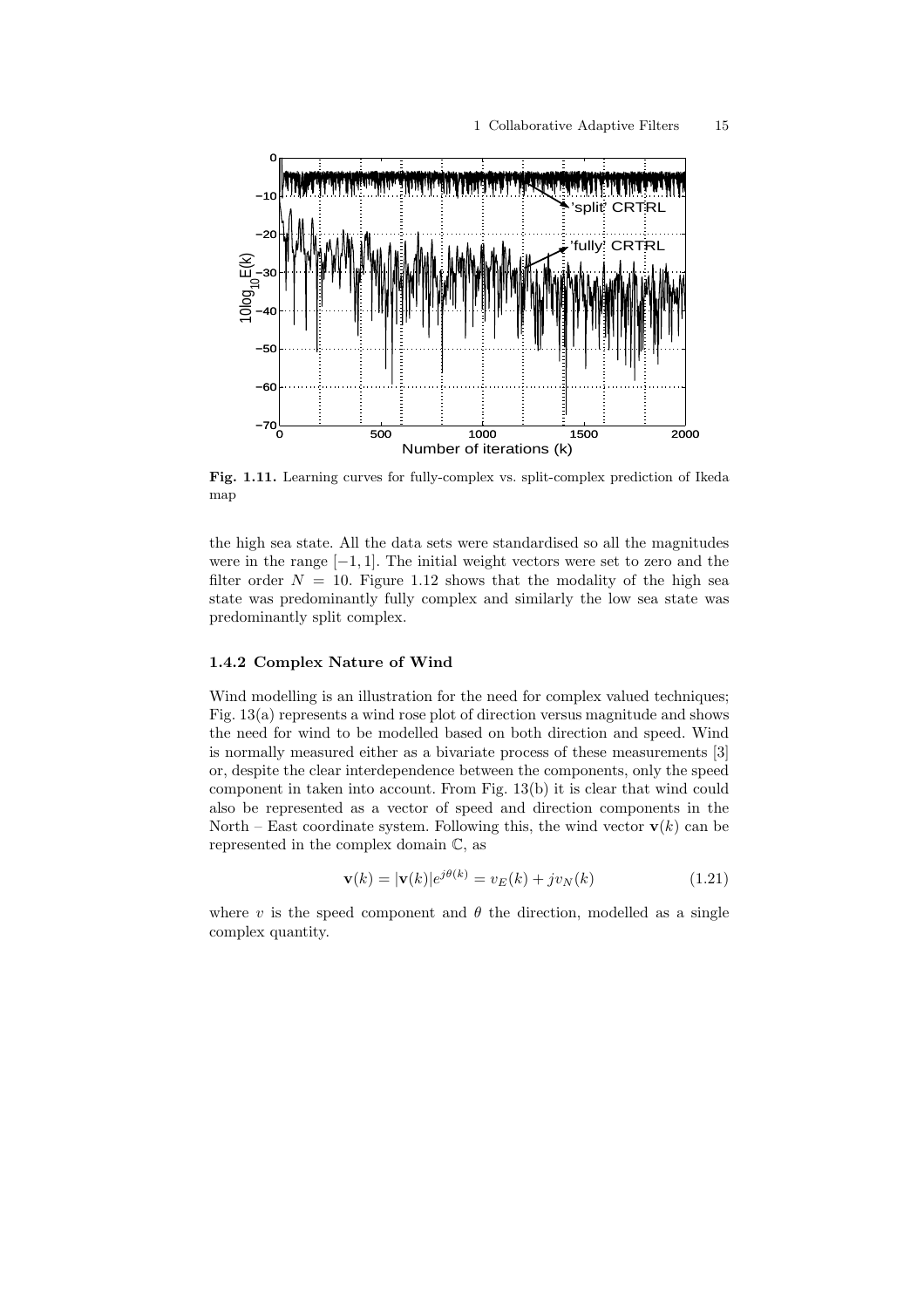

Fig. 1.12. Evolution of the mixing parameter  $\lambda$  for alternating blocks of 400 data samples of radar data from the "low" to "high" sea state



Fig. 1.13. Wind recordings as complex [speed,direction] quantities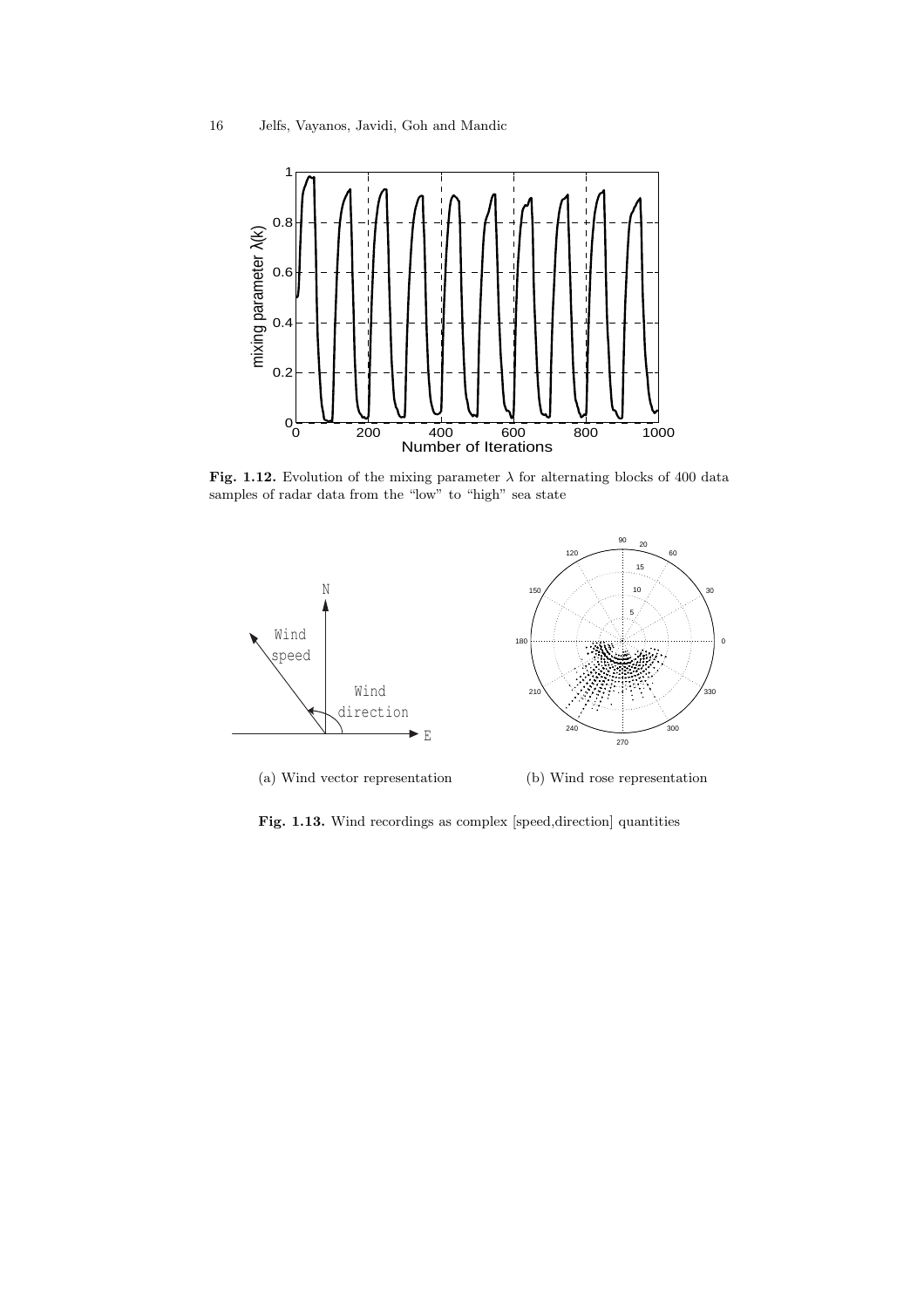#### Complex Surrogate Data Testing for the Nature of Wind

Following the approach from [8], to support the complex-valued modelling of wind we first employ a statistical test for the complex nature of wind. The test is based on the complex-valued surrogate data analysis and is set within the framework of hypothesis testing and the statistical testing methodology from [7] is adopted. The signals are characterised by the Delay Vector Variance (DVV) method and the null hypothesis was that the original signal is complexvalued. Figure 1.14 shows the results of this test indicating there is a significant component dependence within the complex-valued wind signal representation. This is indicated by the rejection ratio of the null hypothesis of fully complex wind data being significantly greater than zero.

The results from Fig. 1.14 show the proposed test repeated 100 times, with the number of times the null hypothesis was rejected computed. The wind signal was averaged over either one hour intervals or six hour intervals and as can be seen from the rejection ratios the signal averaged over one hour showed a stronger indication of having a complex nature than those averaged over six hours. Therefore the components of complex-valued wind signals become more dual univariate and linear when averaged over longer intervals, this is in line with results from probability theory where a random signal becomes more Gaussian (and therefore linear) with the increase in the degree of averaging.



Fig. 1.14. Complex valued surrogate data test for the complex nature of wind signal [speed and direction]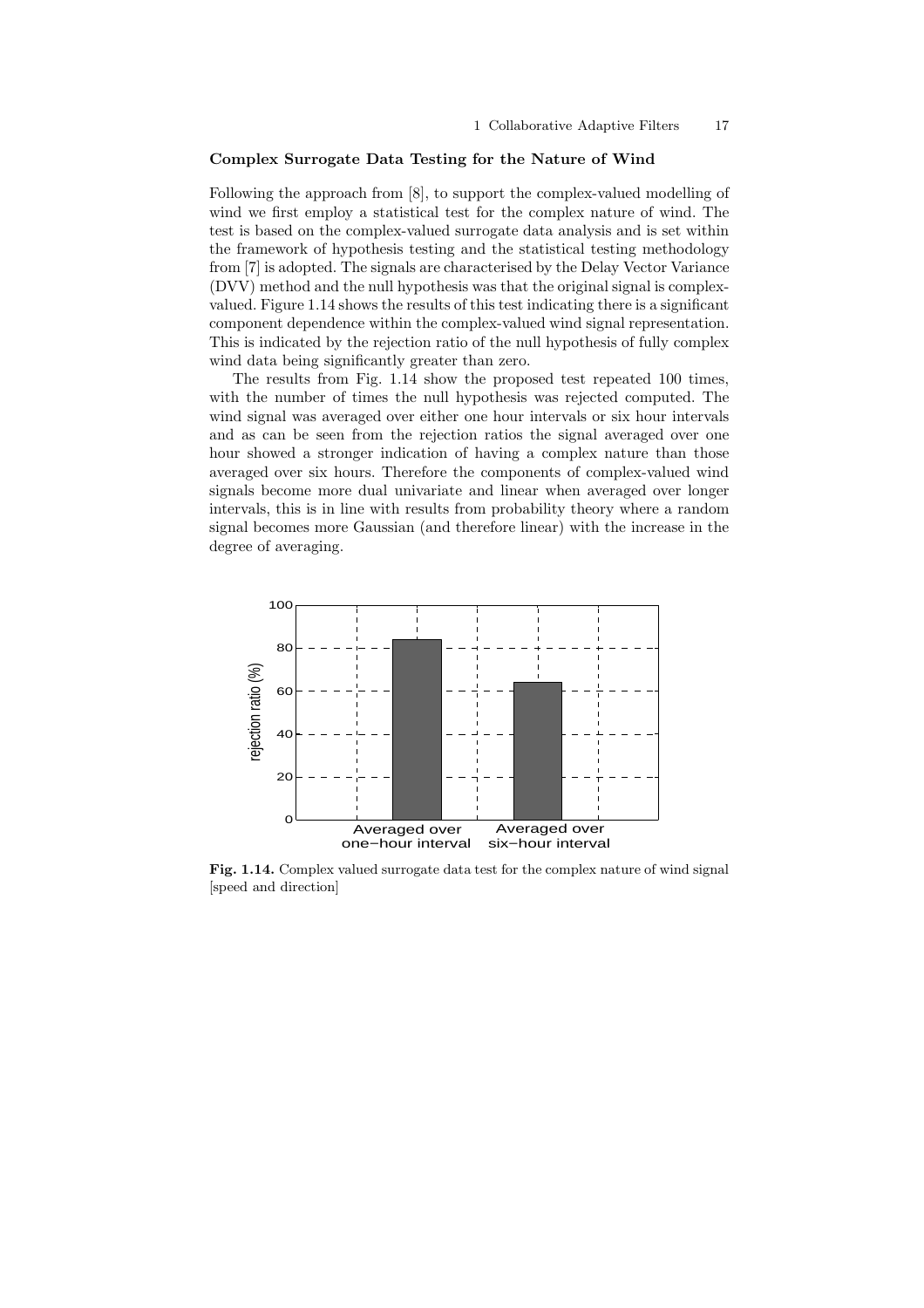#### Tracking Modality of Wind Data

As it has been shown that wind can be considered a complex valued quantity and that it is possible to track the nature of complex signals using the hybrid filter combination of a fully complex and a split complex adaptive filter, the hybrid filter was used to predict a set of wind data. The data used was measurements of the wind in an urban area over one day. The filter length was set to  $N = 10$ , the learning rates of the split and fully complex NGD algorithms were  $\mu_{split} = 0.01$  and  $\mu_{fully} = 0.01$  and the step size of the learning parameter was  $\mu_{\lambda} = 0.5$ . The results of this can be seen in Fig. 1.15, as for the majority of the time the value of  $\lambda$  is around 0.9 the wind signal can be considered mainly fully complex. It is also clear that the first and last measurements are more unstable in nature as  $\lambda$  oscillated in the range [0.5, 0.9], this indicates the intermittent wind nature was mainly fully complex but does at times become more split complex. Since these measurements were taken from a 24 hour period starting from 14:00 these sections correspond to the recordings taken between 14:00–18:00 and 08:00–14:00 the next day, this is to be expected as during these times the wind is changing rapidly compared to the "calm" period in the late evening and the early morning.

## 1.5 Conclusions

We have proposed a novel approach to identify changes in the modality of a signal. This is achieved by a convex combination of two adaptive filters for which the transient responses are significantly different. By training the two filters with different algorithms, it is possible to exploit the difference in the performance capabilities of each. The evolution of the adaptive convex mixing parameter  $\lambda$ , helps determine which filter is more suited to the current input signal dynamics, and thereby gain information about the nature of the signal. This way, information fusion is achieved by collaborative modular learning, suitable for the online mode of operation. The analysis and simulations illustrate that there is significant potential for the use of this method for online tracking of some fundamental properties of the input signal. Both synthetic and real world examples on EEG, radar and wind data support the analysis. The extension to the simultaneous tracking of several parameters follows naturally; this can be achieved by a hierarchical and distributed structure of hybrid filters.

## Acknowledgements

We wish to thank Prof. Kazuyuki Aihara and Dr Yoshito Hirata from the Institute of Industrial Science, University of Tokyo, Japan for providing the wind data sets. We also thank Dr Mo Chen from Imperial College London for helping with the surrogate data testing.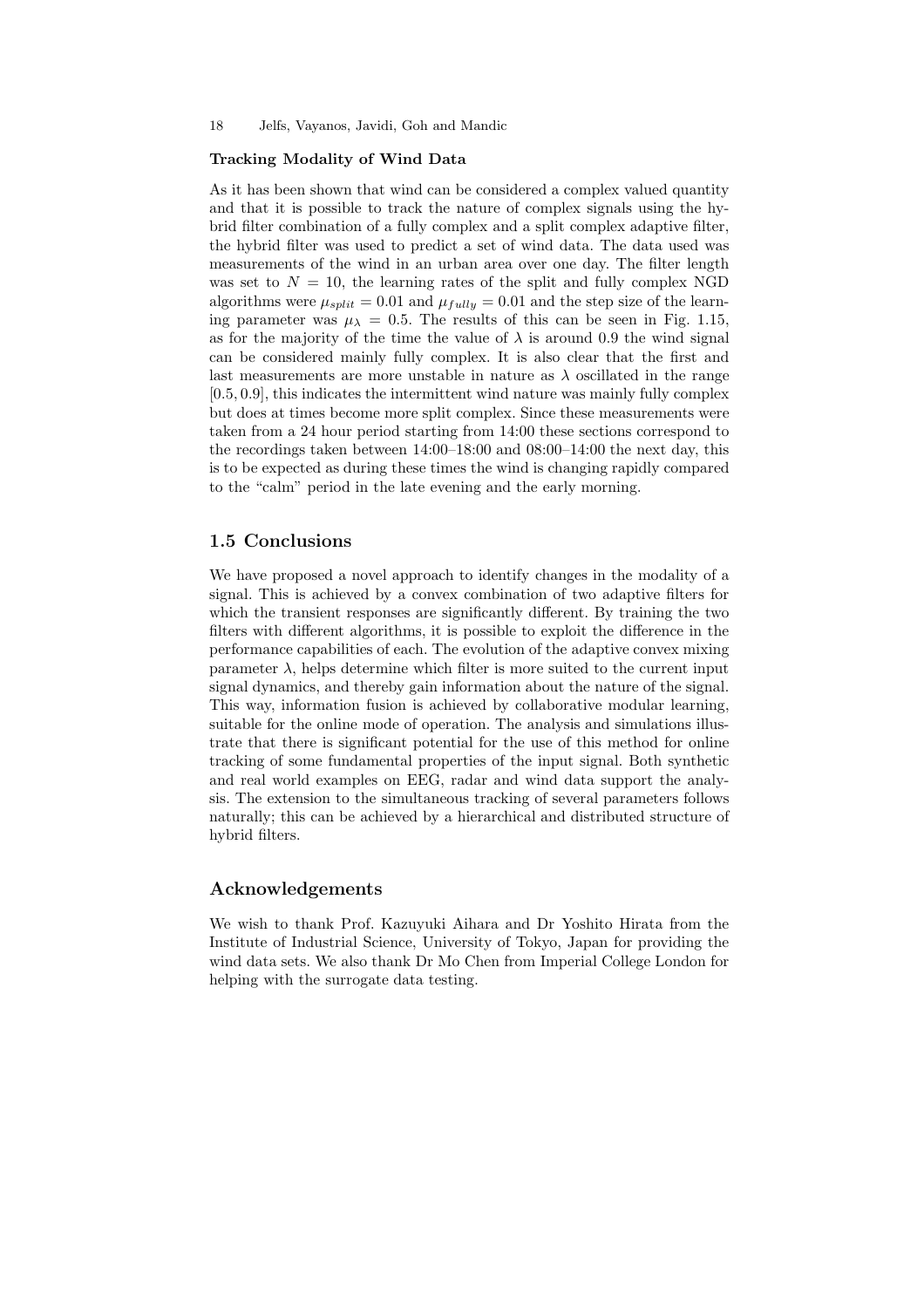

Fig. 1.15. Evolution of the mixing parameter  $\lambda$  for the prediction of wind

## References

- 1. The McMaster IPIX radar sea clutter database. URL http://soma.crl. mcmaster.ca/ipix/
- 2. Aihara, K. (ed.): Applied Chaos and Applicable Chaos. Tokyo: Science–Sha (1994)
- 3. Alexiadis, M.C., Dokopoulos, P.S., Sahsamanoglou, H.S., Manousaridis, I.M.: Short-term forecasting of wind speed and related electrical power. Solar Energy 63(1), 61–68 (1998)
- 4. Arenas-Garcia, J., Figueiras-Vidal, A., Sayed, A.: Steady state performance of convex combinations of adaptive filters. In: Proceedings IEEE International Conference on Acoustics, Speech and Signal Processing (ICASSP '05), vol. 4, pp. 33–36 (2005)
- 5. Cichocki, A., Unbehauen, R.: Neural Networks for Optimisation and Signal Processing. Wiley (1993)
- 6. Gautama, T., Mandic, D., Hulle, M.V.: Signal nonlinearity in fMRI: a comparison between BOLD and MION. IEEE Transactions on Medical Imaging, 22(5), 636–644 (2003)